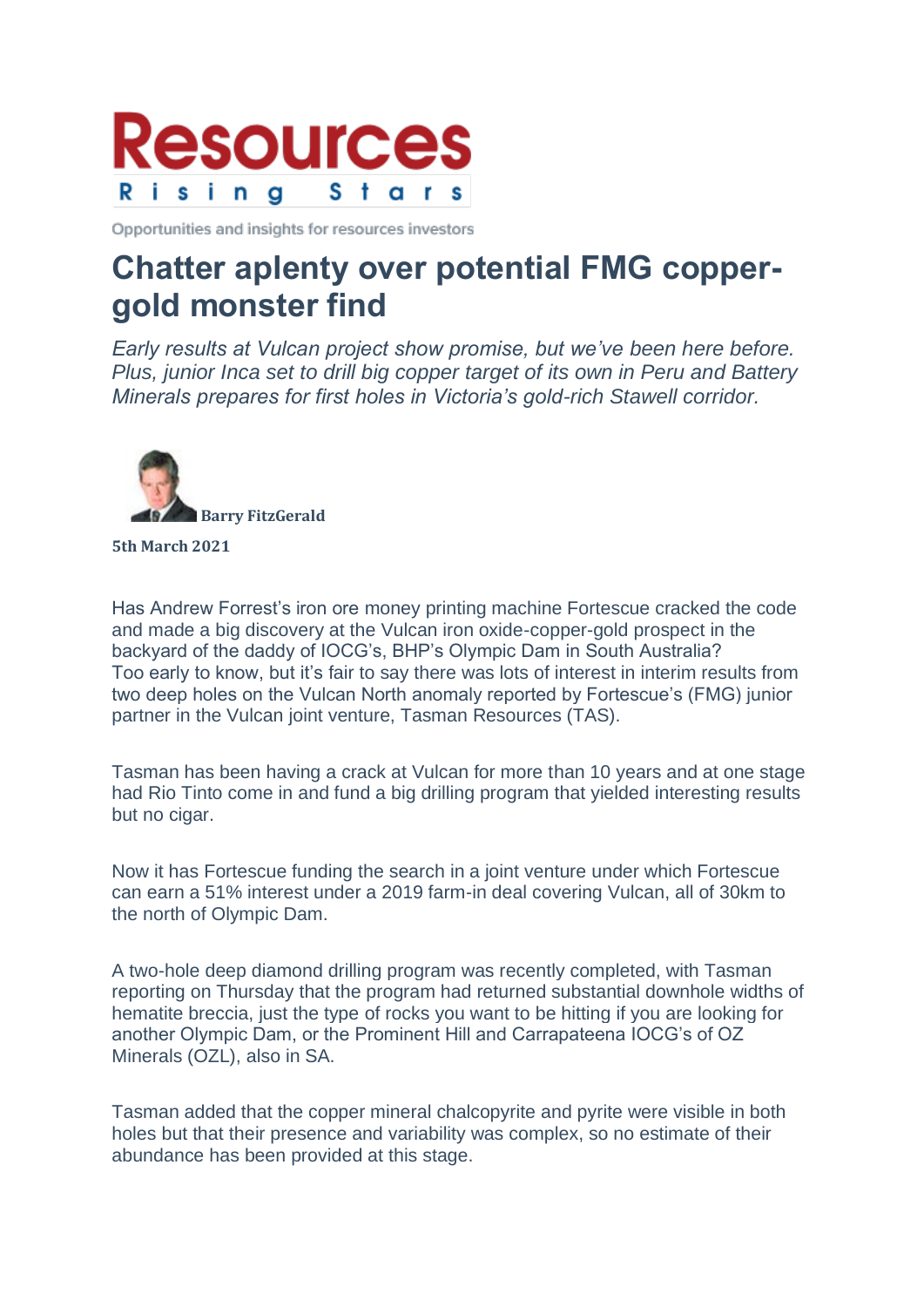That means it is all the more important for punters to wait for assay results i.e. show me the copper because as stated earlier, the targets at Vulcan have generated interest previously but with no cigar to finish things off.

The best historical drilling results when RIO was involved were from holes 3 and 15 and it seems Fortescue has gone back and targeted extensions to the hits, the copper and gold grades of which were a bit low to be economic at the depths involved.

Fortescue's drilling might well have delivered similar results - very interesting but not economic. Still, there is a huge amount of "room" in the Vulcan complex for better grade zones to exist.

Having said that, Tasman shares took off on the results, sans assay results. It soared 4.6c or 85% to 10c for a \$61m market cap before sensibly going into a trading pause, and later a trading halt, pending a further announcement.

At this stage all that can be said is that the drilling by the joint venture has encountered everything they would want to see in the hunt for a big IOCG. Now the wait for assay results.

Still, the initial market response was great news for Tasman which, apart from its bagful of IOCG targets in SA, also owns a 30% stake worth \$22m in ASX-listed Eden Innovations (EDE), the carbon-strengthened concrete additive group.

And as for Fortescue, given there is no love lost between it and BHP and Rio in the Pilbara, it would a wonderful irony if Vulcan does turn out to be something special in BHP's backyard, and after being worked over by Rio.

## **Inca Minerals:**

The amped up response in Tasman's share price to the news on Vulcan – it will take good assay results to move the dial for the \$70 billion Fortescue – was as clear an example as there is as to how there is always an appetite for potential gamechanging exploration results from juniors, no matter what the broader market is doing.

The problem from a broader perspective is that much of the recent exploration effort, and the flood of IPOs, has been about kicking rocks around old gold mines, something not so interesting now because of the back pedalling in the gold price.